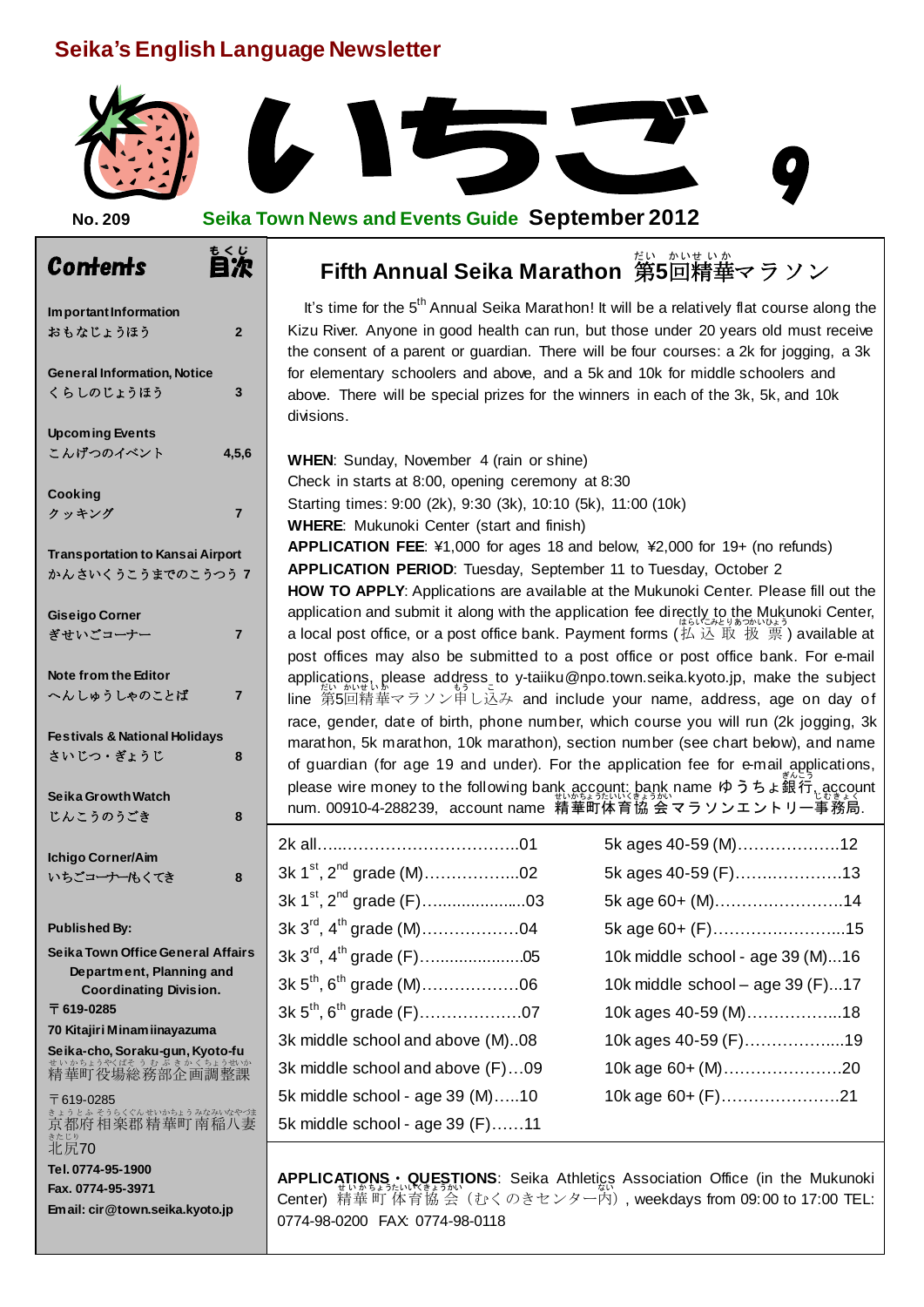# Important Information おもなじょうほう

# Road Closings/Bus Stop Changes 通行規制・バス停変更

On Monday, September 17 (holiday), several roads will be closed from 8:00 AM to 12:30 PM for the 2012 Keihanna Cycle Race.

Nara Kotsu Bus The Hikaridai 7chome, Hikaridai 4chome, Hikaridai 3chome, and Keihanna Plaza eastbound stops along Seika Odori Rd. will be out of use. Please use the Hikaridai 8chome or ATR bus stops instead. Westbound buses will not be affected.

Seika Kururin Bus Buses bound from Yamadagawa Station to Hosono Station will not stop at Keihanna Plaza. Please use the Nara Kotsu ATR stop instead.

QUESTIONS: Keihanna Cycle Race Committee けいはんなサイクルレース実行委員会事務局 (Kyoto Cycling Federation 京都府自転車競技連盟)TEL: 090-5151-9669

Planning and Coordinating Division, Planning Section 企画調整課企画係 TEL: 0774-95-1900

# **Protect Your Bike!** 自転車 じ て ん し ゃ を守 まも りましょう**!**



Recently, there has been a rapid increase in the number of bike theft cases. Large numbers of middle and high school students in particular have had bikes stolen, as have those who do not lock their bikes. In order to protect your bicycle, please take the following steps:

→**Always be sure to lock your bike wherever you park it.**

- →**Use two different kinds of locks.**
- →**Register your bike.**

.

QUESTIONS: Kyoto Prefecture Kizu Police Station 京都府木津警察署 TEL: 0774-72-0110

# Introduction:

### A message from Steven Pelcovits, Coordinator for International Relations

Hello, everybody! My name is Steven Pelcovits, and I am the new Coordinator for International Relations in Seika. I will be writing Ichigo from now on, and I hope that you continue to read and enjoy it every month. Please allow me to tell you a little bit about myself. I am originally from Providence, Rhode Island in the United States, but just graduated from college in Chicago a few months ago. In my spare time, I enjoy listening to music, hanging out with friends, and reading blogs about American politics. I am also an avid fan of just about all Japanese food.

If you ever have any questions or concerns about Ichigo, life in Japan, or anything else, please neve r hesitate to contact me. My contact information can be found at the bottom of page 3. Seika is truly a beautiful town, and I look forward to living here and getting to know the townspeople.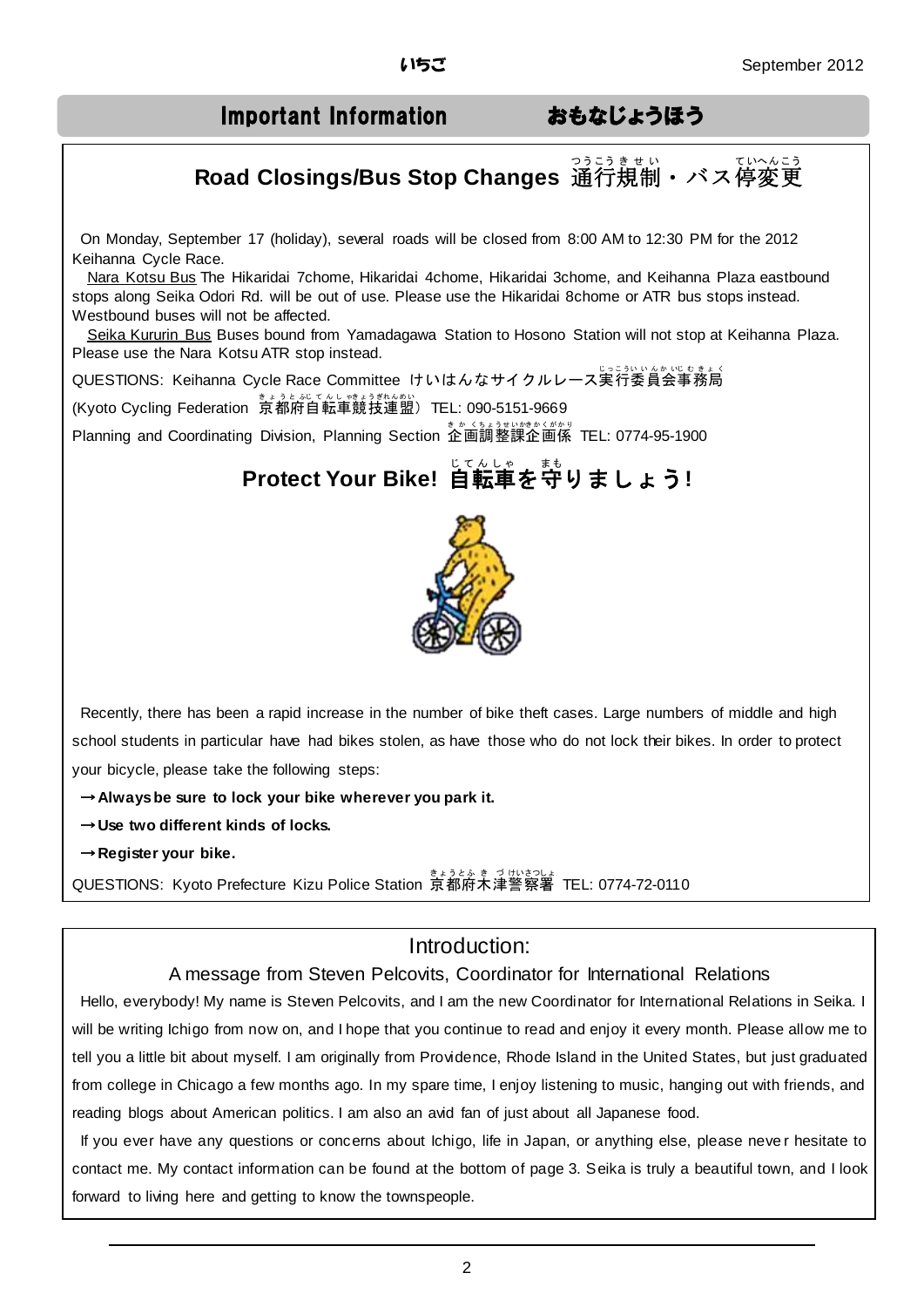# General Information くらしのじょうほう

| <b>Date</b> | Time           | <b>What</b>                              | <b>Where</b>                    |
|-------------|----------------|------------------------------------------|---------------------------------|
| 8 (Sat)     | $9:30 - 12:00$ | 2012 Seika Respect for the Elderly Event | Keihanna Plaza Main Hall        |
|             | 14:00~16:30    |                                          |                                 |
| 9(Sun)      | $9:00 - 16:00$ | 39 <sup>th</sup> Sports Festival         | Higashihikari Elementary School |
| 11 (Tue)    | $13:00-$       | Dental checkup for 2-year-olds           | <b>Health Center</b>            |
| 12 (Wed)    | $13:00 -$      | Checkup for 3-and-a-half-year-olds       | <b>Health Center</b>            |
| 13 (Thu)    | $13:00-$       | Checkup for 18-month-olds                | <b>Health Center</b>            |
| 14 (Fri)    | $13:00-$       | Checkup for 18-month-olds                | <b>Health Center</b>            |
| 17 (Mon)    | $8:00 - (hol)$ | 2012 Keihanna Cycle Race                 | Seika Odori Rd., etc.           |
| 18 (Tue)    | 13:30~15:00    | Training room orientation                | Mukunoki Center                 |
| 23 (Sun)    | $9:30 - 12:00$ | <b>Parenting Class-Parents</b>           | <b>Health Center</b>            |
| 25 (Tue)    | $13:00-$       | Checkup for 9- to 10-month-olds          | <b>Health Center</b>            |
| 26 (Wed)    |                | Mukunoki Center closed                   |                                 |
| 28 (Fri)    | $13:00-$       | Checkup for 3- to 4-month-olds           | <b>Health Center</b>            |
| Л           | 13:15-14:15    | Training room orientation                | Mukunoki Center                 |

### **September**

### **October**

| (Mon)     |          | Fire Prevention Day            |                      |
|-----------|----------|--------------------------------|----------------------|
|           |          | Mukunoki Center closed         |                      |
| l 3 (Wed) | 13:00    | Dental checkup for 2-year-olds | <b>Health Center</b> |
| 5 (Fri)   | $13:00-$ | Checkup for 18-month-olds      | <b>Health Center</b> |

# **What to do if…**

### **You have a question about something in Ichigo:**

Call Steven Pelcovits, Coordinator for International relations at the Seika Town Office. You may also call if you need an interpreter, as most of the events and classes in Ichigo will be in Japanese.

### **You have a problem with life in Japan:**

If you have any questions or problems concerning life in Japan not related to an article in Ichigo, please first contact Steven Pelcovits, Coordinator for International relations at the Seika Town Office.

TEL:0774-95-1900 FAX: 0774-95-3971 E-mail: cir@town.seika.kyoto.jp or

kikaku@town.seika.kyoto.jp (Planning and Coordinating Division)

### **You have an issue with your visa or other questions:**

The Kyoto Prefectural International Center, located on the 9th floor of Kyoto Station, offers advice and consultation on visa issues and general problems. Visa consultations are available on the 4th Sunday of every month from 13:00-16:00. Please make a reservation beforehand by phone or from the center's homepage**.** General counseling is available in English (Monday and Tuesday), Spanish (Wednesday), Portuguese (Thursday), Tagalog (Thursday), Chinese (Friday) and Korean (Saturday) from 13:00 to 17:00.

TEL: 075-342-5000 Homepage: http://www.kpic.or.jp/english/index.html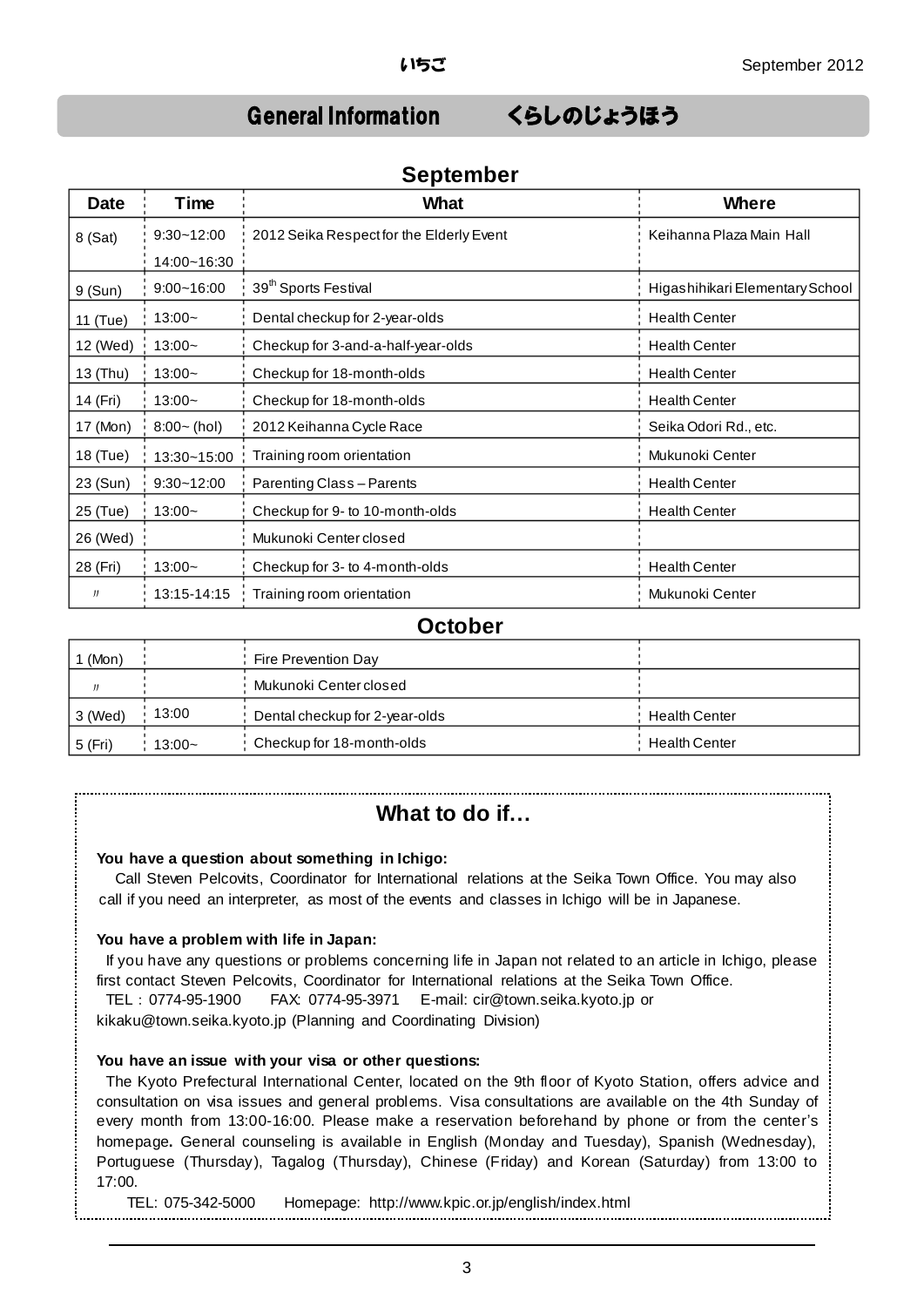# Upcoming Events こんげつのイベント

# **11th Baroque Concert** <sub>だい。かい</sub><br>第11回バロック音楽の楽しみ

Held every year, the Baroque Concert gives everyone a chance to enjoy some great classical works of music. This year will feature performances of works from Bach, Marcello and Schubert. The concert is free to attend, but you must apply in advance. There are only 100 spaces, so sign up now! (If there are too many entries, a lottery will be held.)

▼**WHEN** November 28th (Wed) Doors open at 18:30, concert starts at 19:00

▼**WHERE** Seika Exchange Hall (Town office 2nd floor)

▼**WHO** Doshisha Women's College Faculty of Liberal Arts, Department of Music

### **PROGRAM**

- ◆ Organ Solo
	- ●Bach: Prelude and Fugue in C major BWV547
	- ●Bach: Toccata and Fugue in D minor BWV538 (Dorian)
	- ●Bach: Jesu, Joy of Man's Desiring
- ◆ Violin and Organ ensemble
- ◆ Trombone and Organ ensemble
	- ●Marcello: Sonata in E Minor
- ◆ Soprano and Organ ensemble
	- ●Schubert: Ave Maria and others
	- ※The program may be subject to change.



### **APPLYING**

◆Application period: From September 18 (Tue) to October 26th (Fri) ※Postmarked on or before October 26th

◆How to apply:

Please fill out a return postcard with your name, address, telephone number, and the names of all other attendees in your party, and send it to the address below. Clearly state that the letter is for the 11th Annual Baroque Concert 「第11茴バロック音楽の楽しみ」. You can make reservations for up to five people.

### **APPLICATIONS/QUESTIONS**:

〒619-0285 Seika Town Office Planning and Coordinating Division, Planning Section 〒619-0285 精華町役場 企画調整課 梵節深 TEL: 0774-95-1900 FAX: 0774-95-3971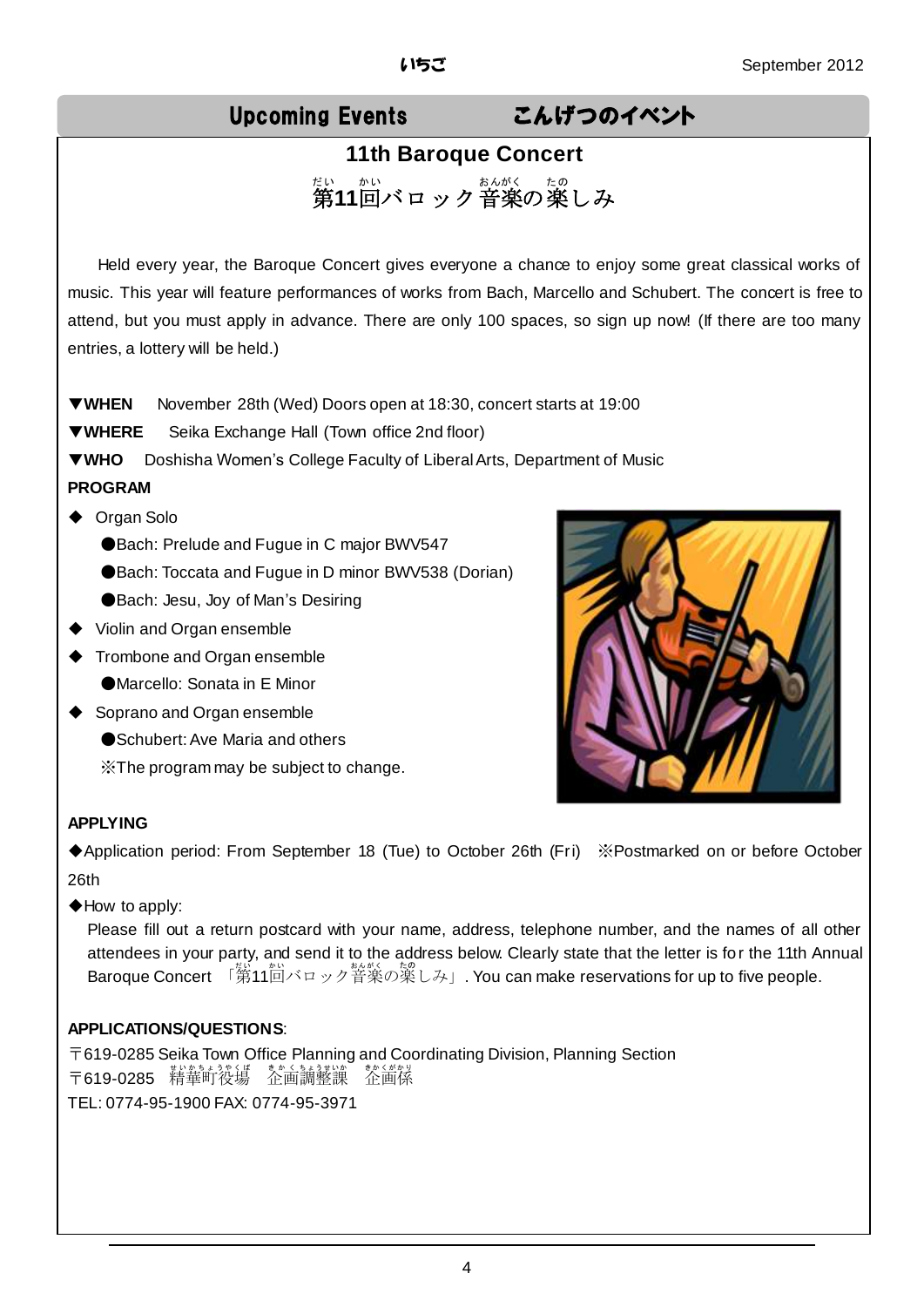### Keihanna Commemorative Park Upcoming Events and Activities

# けいはんな記念公園の催し物

# Life With Flowers Gardening Class: Succulents★花のある暮らし~園芸講習会 ~多肉植物 のハンギングフロー

WHEN: Monday, September 10<sup>th</sup> 10:00-noon

WHERE: Suikeien Kangetsurou Study Room

WHAT: Learn the basics about gardening as well as tips for growing plants.

FEE: ¥4,000-4,500 (including entrance fee and materials). Limit 20 people.

To apply, call Rabbit Garden's Ms. Morikawa at 090-6606-2651.

# Children of the Mebuki Forest: Fun in the Forest★あつまれ!券ぶきの蒸のこびとたち~蒸あそびのB~

WHEN: Sunday, September  $16<sup>th</sup>$ , 13:00-16:00

WHERE: Suikeien Mebuki Forest

WHAT: Come play in the forest! There will be swings, hammocks, and ropes to swing around on. FEE: ¥100 for general participation, ¥50 for elementary and middle school children, free for younger children (excludes Suikeien admission).

## Art of the Moon Exhibition★月のアート展

WHEN: Saturday, September 22<sup>nd</sup> (holiday) to Sunday, September 30<sup>th</sup> 09:00-17:00 WHERE: Suikeien Kangetsuro Tsuki no Niwa Gallery WHAT: Come view a moon-themed art exhibition and vote for your favorite work.

# An Evening of Noon Viewing★観月の夕べ

WHEN: Saturday, September  $29<sup>th</sup> 17:30-21:00$  (postponed to following day in case of rain) WHERE: Suikeien

WHAT: A moon-themed evening featuring a concert, a night market, an art exhibition, astronomical observation, etc. The Suikeien entrance fee will be waived for this event.

**PARK INFORMATION**: Entrance to Suikeien and Shizenrin: Adults: ¥200, Middle and E.S. students: ¥100 (Discount for groups of 25 or more) **HOURS**: 09:00-17:00 **QUESTIONS: Keihanna Commemorative Park Mgmt. Office** けいはんな記念公園管理事務所

TEL: 0774-93-1200, FAX: 0774-93-2688 [http://www.keihanna-park.jp](http://www.keihanna-park.jp/)

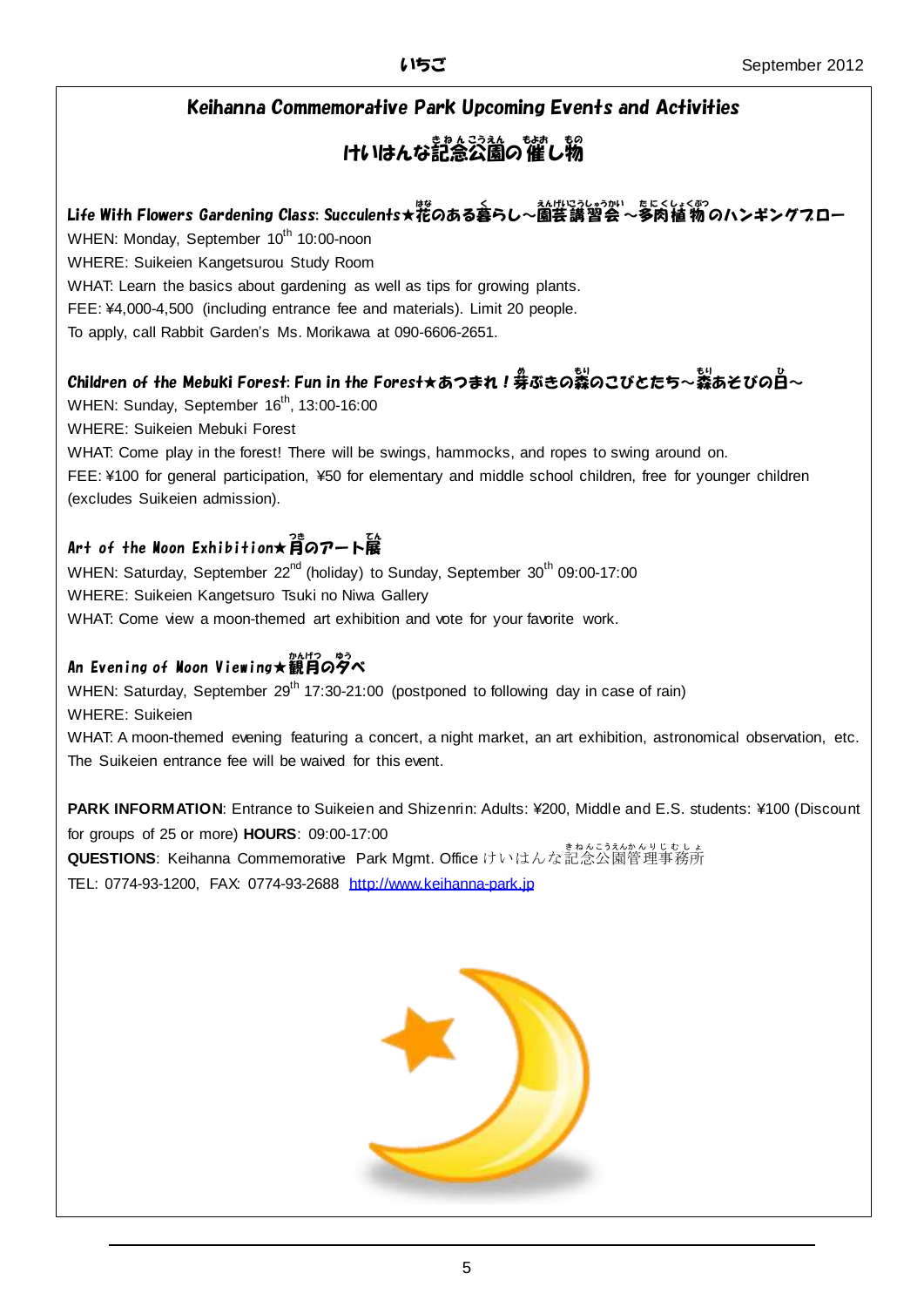

Keihanna Plaza Upcoming Events けいはんなプラザの 催 し物

**Keihanna Movies けいはんな映画劇場** "**We Bought a Zoo"「 幸 せへのキセキ」 (2012, USA)**

 Grieving over the death of his wife, Benjamin Mee decides to move to the countryside with his two kids and buy a zoo. His attempts to renovate the zoo, however, quickly run into financial trouble. Benjamin must reopen the zoo while dealing with his son's deteriorating emotional health.



### **WHEN**:

September 21<sup>st</sup> (Fri), 10:30, 14:00, 19:00 September 22<sup>nd</sup> (Sat), 10:30, 13:30, 16:30 September 23<sup>rd</sup> (Sun), 10:30, 13:30, 16:30 **WHERE**: Keihanna Plaza Main Hall General Admission.……………………¥1,000 J.H.S. students or younger….………..¥700 Senior citizens aged 60 or older……..¥700 Keihanna Tomonokai Members.……..¥700 **QUESTIONS**: Keihanna Convention Department, けいはんなコンベンション事業部 TEL: 0774-95-5115

# **Keihanna Theater "Shiki Theatrical CompanyFamily Musical: The King has Donkey Ears"** けいはんな劇場「劇団四季ファミリーミュージカル『主様の茸はロバの茸』」

- ▼WHEN Sunday, November 4th, 3:00p.m. (Doors open from 2:30p.m.)
- ▼WHERE Main Hall
- ▼ TICKETS ¥4800 (All seats assigned / Keihanna Plaza Tomonokai Members:  $4600 \biguplus \cdot$  Tickets on the day of: ¥5500)
- ◆Tickets sold at reception window on the third floor of Keihanna Plaza, weekdays from 10:00-17:30.
- ※If you would like your tickets mailed to you, please call and reserve by telephone.

※Tickets are also on sale at the Electronic Ticket Pia, TEL 0570-02-9999 (P-code422-118) QUESTIONS: Keihanna Convention Department, けいはんなコンベンション事業部 TEL: 0774-95-5115

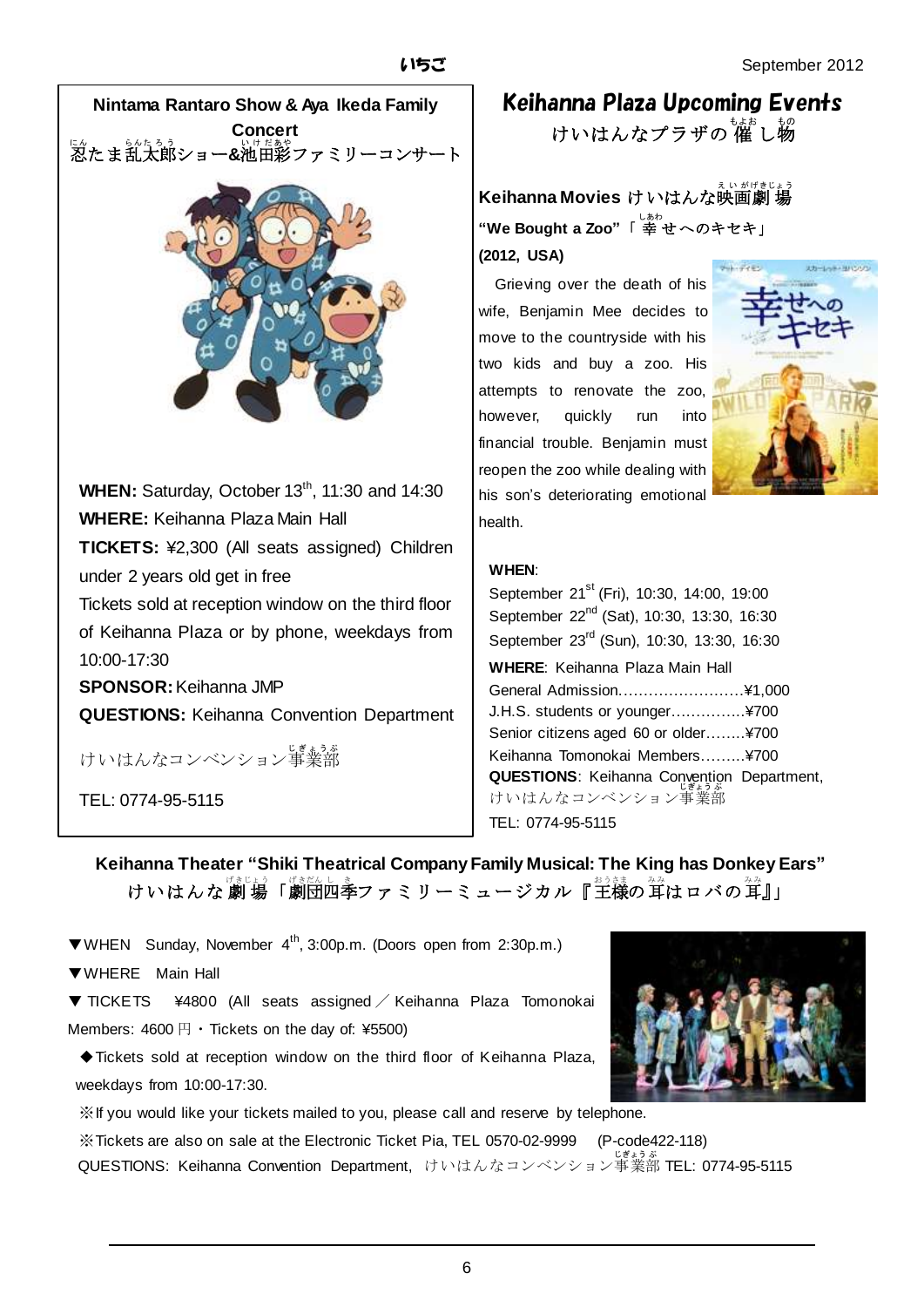# Fried Sardine Curry Wontons

- 1. Remove the heads and guts of the sardines, then quickly rinse and dry.
- 2. Open fish with hands and remove bones and tails. Slice fish thinly or blend in food processor.
- 3. Add fish, green onions, and A to bowl, stir evenly. Add shiso leaves (cut in half) and fish mixture to each wonton skin. Wet edges of skin with water/flour mixture, and fold in triangular shape.
- 4. Deep fry in oil at 150°- 160° until golden brown. Garnish with parsley and lemon and enjoy!

Ingredients (Serves 2) Sardines-----160g Green onions-60g Shiso leaves-----5 Wonton skins---10 Parsley--------2.5g Oil------as needed Flour-------a pinch Lemon----------20g

A Curry powder1.5g Skim milk-------3g Salt------------1.5g Soy sauce---1.5g



# Transportation to Kansai Airport かんさいくうこうまでのこうつう

## **Kansai Airport Bus** 。<br>関西空港エアポートリムジンバス

You can take the Nara Kotsu Airport Bus to Kansai International Airport from Keihanna Plaza, available seven days a week (one way fare ¥2000). Bookings are available. See the telephone number below to reserve a seat:

| <b>Departing</b> | <b>Arriving</b> |  |
|------------------|-----------------|--|
| 5:50a.m.         | 7:30a.m.        |  |
| 6:50a.m.         | 8:25a.m.        |  |
| 7:50a.m.         | 9:30a.m.        |  |
| 9:50a.m.         | 11:30a.m.       |  |
| 10:50a.m.        | 12:30a.m.       |  |
| 11:50a.m.        | 1:30p.m.        |  |

| <b>Departing</b> | <b>Arriving</b> | <b>Departing</b> | <b>Arriving</b> |
|------------------|-----------------|------------------|-----------------|
| 5:50a.m.         | 7:30a.m.        | 12:40p.m.        | 2:20p.m.        |
| 6:50a.m.         | 8:25a.m.        | 3:40p.m.         | 5:20p.m.        |
| 7:50a.m.         | 9:30a.m.        | 4:40p.m.         | 6:20p.m.        |
| 9:50a.m.         | 11:30a.m.       | 5:40p.m.         | 7:20p.m.        |
| 10:50a.m.        | 12:30a.m.       | 6:40p.m.         | 8:20p.m.        |
|                  |                 |                  |                 |

For more information or to reserve a seat: Nara Kotsu Bus Reservation Center なら。<br>奈良交通バス予約センター TEL: 0742-22-5110 (Hours: 09:00 -19:00)

# Cooking クッキング Giseigo Corner 擬声語コーナー

Hello and welcome to the Giseigo Corner! Giseigo are Japanese words describing sounds or conditions.



# びしょびしょ

### *Bisho bisho* **"Soaking wet"**

This word refers to a state of being completely wet, such as from rain. It can also be used to describe being drenched with sweat. As summer ends, the heat will subside, so hopefully you won't be *bisho bisho* for much longer!



# Note from the Editor へんしゅうしゃのことば

This is my first issue of Ichigo. I've only been in Seika for a short amount of time, but it's already begun to feel like home. I can tell that writing Ichigo and living in Seika will both be wonderful experiences.

I know that many people have come to look forward to reading Ichigo, and I hope that I can continue to make reading Ichigo a great experience. As always, if you have questions about Ichigo or anything else, please never hesitate to contact me.

I hope that life in Seika is treating you all well, and that you stay cool through the last days of summer.

**Steven** 

Check out the Kyoto CIR blog! http://tabunkakyoto.wordpress.com/